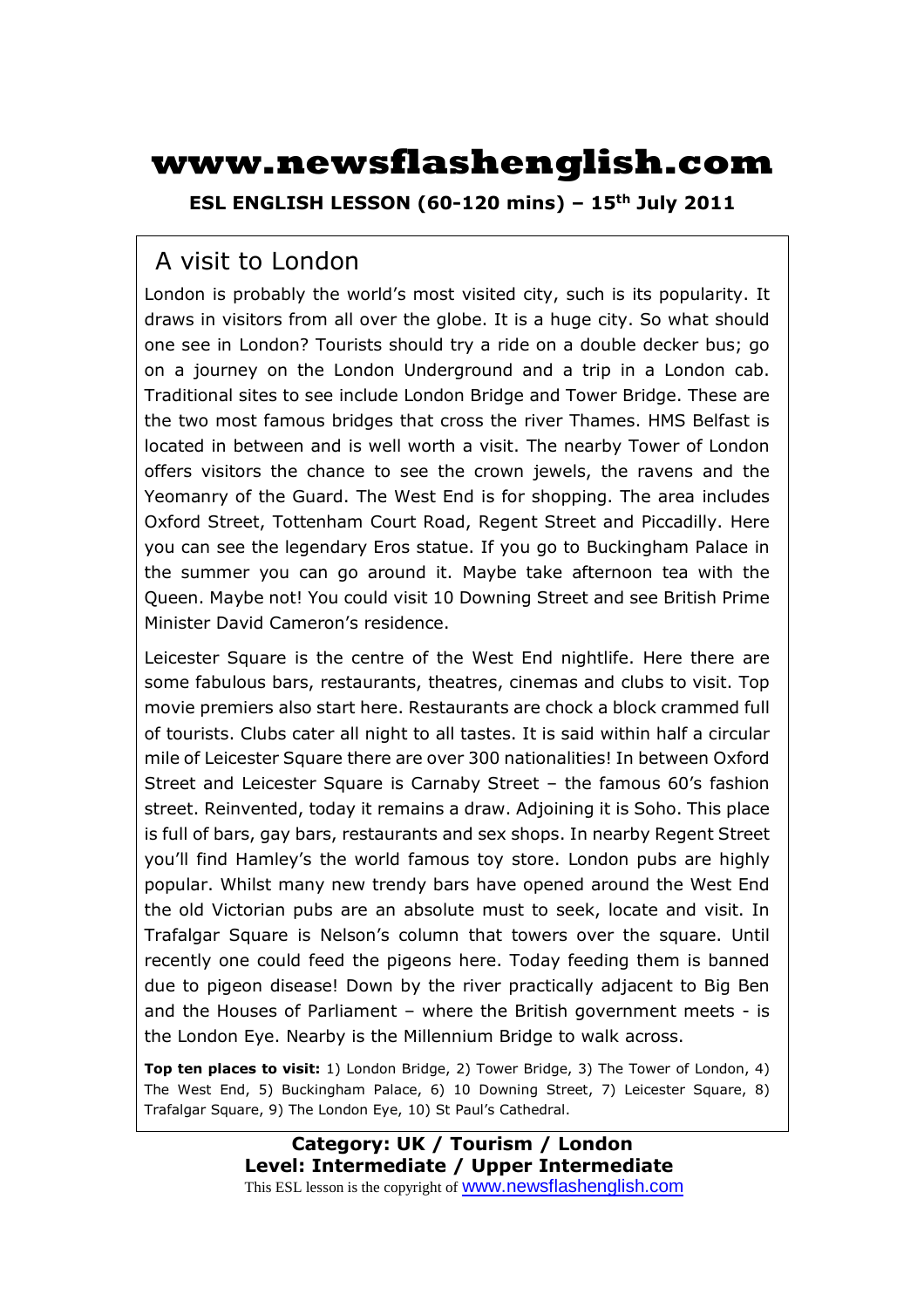Another popular place to visit in London is St Paul's Cathedral. Built by Sir Christopher Wren it survived the Blitz in 1940. Covent Garden is a must to see. Once a famous flower market today visitors will find many wonderful bars and restaurants together with street entertainment. Opera lovers can try Covent Garden Opera House. The most famous shop in London must be Harrods in Knightsbridge. The food hall there is world famous. Treat yourself to something imported from all corners of the world. If you like to visit museums London is a good place to see them. There is the British Museum, the Tate Modern and the National Gallery for starters. Also the London Transport Museum or the Victoria & Albert Museum. Turn detective and visit The Sherlock Holmes Museum at 221b Baker Street.

Greenwich is another popular place to visit for a day out in London. Once a famous Royal Naval establishment, today you can visit the National Maritime Museum and the former Royal Naval College at Greenwich. Tourists can also visit the O2 arena. Greenwich is also the home of the Royal Observatory where you can see the famous meridian line. This is where GMT - Greenwich Mean Time starts.

A good place to take the kids is London Zoo in Regents Park. Other kid's favourites include the London Dungeons, Madame Tussauds and the London Planetarium. Here one can discover more about the planets. Hampton Court Palace on a boat from the centre of London or by car is another good place to take the kids. While the adults go round the palace, the kids can run wild around the famous old maze.

To the South West of London you'll find Kew Gardens and Richmond Park. Wonderful places to go but you'll need a car for the latter. The wild deer are a positive delight to see here. In the East End of London places to visit include Docklands, Canary Wharf and in the summer of 2012 the Olympic venues. To understand some of London's great history, the City of London is worth visiting. Bank Underground is in the heart of the City. London markets include Portobello Road in Notting Hill, the famous Victorian Leadenhall Market in the City of London, and Petticoat Lane. London parks to relax in include St James, Regents, and Hyde Park. Well known London football grounds to go to include Wembley, Arsenal, Chelsea, Tottenham Hotspur and West Ham. Other tourist attractions include Westminster Abbey, the Cabinet War Rooms, Shakespeare's Globe Theatre and the Royal Albert Hall. Go on - enjoy London!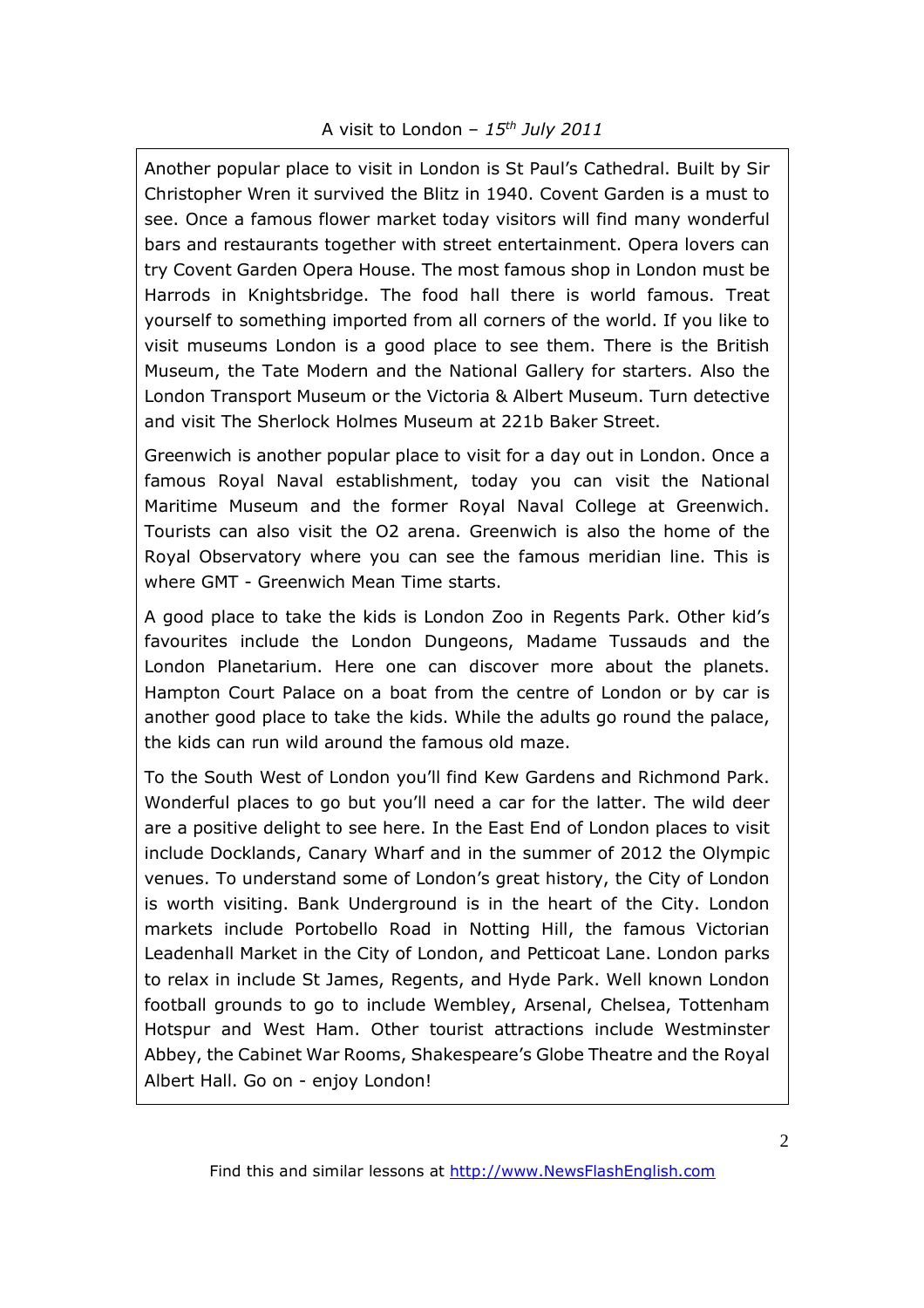# **EXERCISES**

1. London: Briefly, what three things do you know about London? Go round the room swapping details.

2. Dictation: The teacher will read four to six lines of the article slowly and clearly. Students will write down what they hear. The teacher will repeat the passage slowly again. Self-correct your work from page one - filling in spaces and correcting mistakes. Be honest with yourself on the number of errors. Advise the teacher of your total number of errors. Less than five is very good. Ten is acceptable. Any more is room for improvement! More than twenty - you need to do some work!

3. Reading: The students should now read the article aloud, swapping readers every paragraph.

4. Vocabulary: Students should now look through the article and underline any vocabulary they do not know. Look in dictionaries. Discuss and help each other out. The teacher will go through and explain any unknown words or phrases.

- 5. The article: Students should look through the article with the teacher.
	- a) What is the article about? c) Look at a map of London.
		- b) What do you think about the article?

6. Let's think! Think of five top places to visit in London. Then add five places you have visited or might like to visit. Write them below. Explain to your partner why you chose these.

| Five top places to visit in London Five you have visited or might like to visit |
|---------------------------------------------------------------------------------|
|                                                                                 |
|                                                                                 |
|                                                                                 |
|                                                                                 |
|                                                                                 |

**The teacher** will choose some pairs to discuss their findings in front of the class.

7. Let's think! In pairs. On the board write as many words as you can to do with *London*. *One-two minutes.* Compare with other teams. Using your words compile a short dialogue together.

8. River journey: Draw a map of the river Thames on the board. Add 10 places of interest along it. Then with your partner prepare a short story about a riverboat trip you took on the river Thames recently. (Imagine!) What did you see?

The teacher will choose some pairs to tell their story in front of the class.

9. Let's roleplay 1: In a pub: *In pairs.* You are in an old Victorian pub in London. One of you is the barman/barmaid; the other student is a tourist. After ordering a drink the tourist gets talking to the barman/maid about interesting places to visit in London. (Imagine!) *5 minutes.*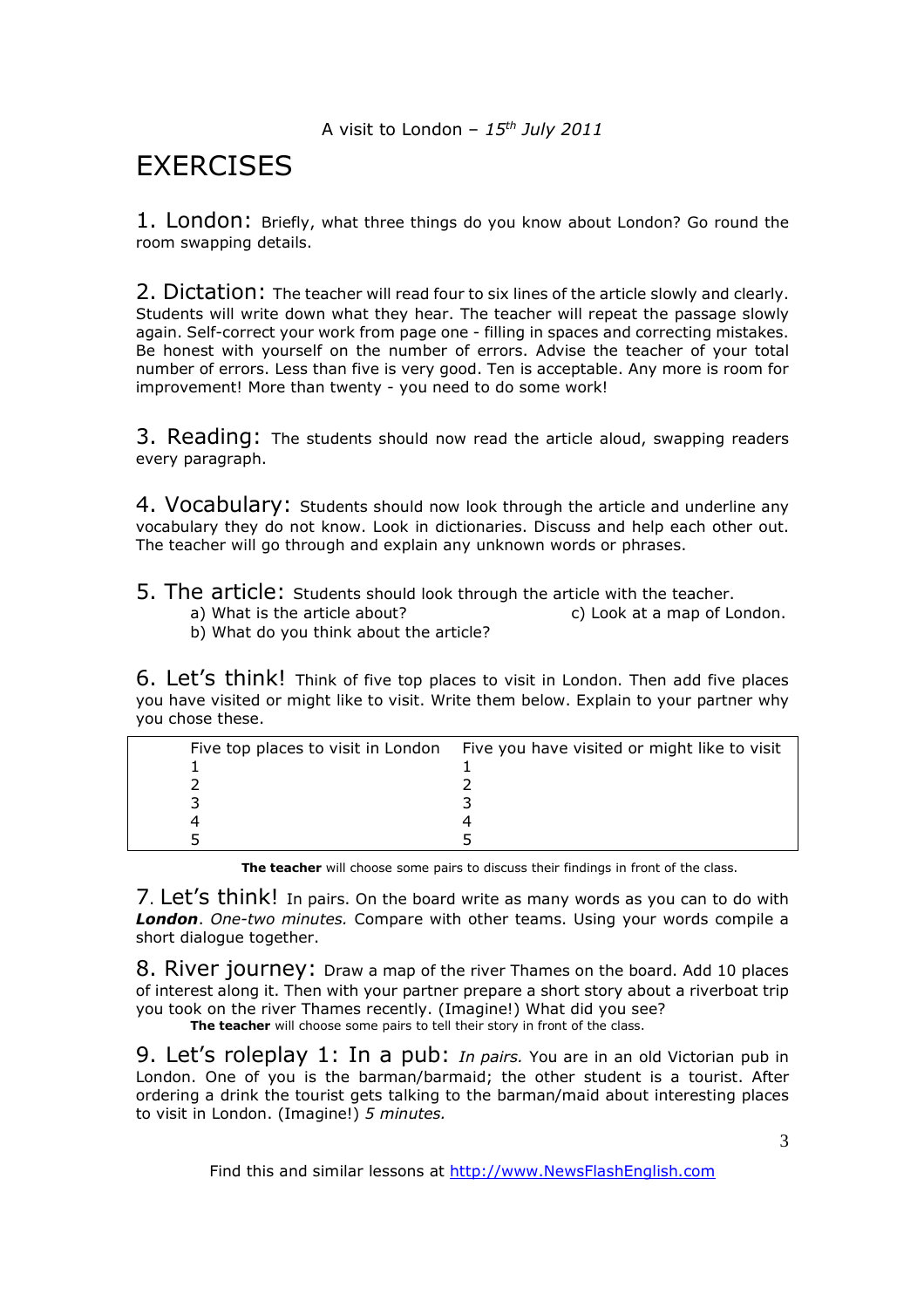10. Let's roleplay 2: BBC World Service: In pairs/groups. One of you is the interviewer. The others are one of the following people. You are in the *BBC World Service* radio studio in London. Today's interview is about: *A visit to London.* 

| 1 A tourist in London | 3 The Mayor of London |
|-----------------------|-----------------------|
| 2 A taxi driver       | 4 A tour guide        |

**The teacher** will choose some pairs to roleplay their interview in front of the class.

11. Let's do 'The Article Quiz': Have the students quiz each other in pairs. They score a point for each correct answer and half a point each time they have to look at the article for help. See who can get the highest score!

#### **Student A**

- 1) Where will you find the famous Eros statue?
- 2) Name three parks.
- 3) Where does David Cameron live?
- 4) Where is a good place to go shopping?<br>5) What can you see at the Tower of Lond
- 5) What can you see at the Tower of London?

## **Student B**

- 1) What is in Soho?
- 2) Where is Nelson's column?
- 3) What is banned and where?
- 4) What is in Leicester Square?
- 5) What types of transport should one try?

12. London: In pairs – Imagine you are tour guides in London. Draw a map of London on the board that will show 10 places of interest to visit. Then with your partner prepare a short story about a tour you gave in London recently (Imagine!) **The teacher** will choose some pairs to tell their story in front of the class.

13. London: In pairs, discuss the following about London etc...

|   | The nightlife           | b  | Working / Jobs in London |
|---|-------------------------|----|--------------------------|
|   | Major events in London  |    | Its economy              |
| 3 | The West End            |    | The tourists!            |
| 4 | London airports         | 9  | Shopping in London       |
| 5 | London railway stations | 10 | London pubs!             |

**The teacher** will choose some pairs to tell their stories in front of the class.

14. Presentation: In pairs, groups or individually: Prepare in class or at home a two minute presentation on: *An aspect of London*. Stand at the front of the class to give your presentation to the class. The class can vote on the best presentation. Class – After the presentations go through the good and weak points on each presentation. Learn from the results.

15. Let's write an e-mail: Write and send a 200 word e-mail to your teacher about: **London**. Your e-mail can be read out in class.

16. Sentence starters: Finish these sentence starters. Correct your mistakes. Compare what other people have written.

- a) London **a**
- b) Tourists \_\_\_\_\_\_\_\_\_\_\_\_\_\_\_\_\_\_\_\_\_\_\_\_\_\_\_\_\_\_\_\_\_\_\_\_\_\_\_\_\_\_\_\_\_\_\_\_\_\_\_\_\_\_\_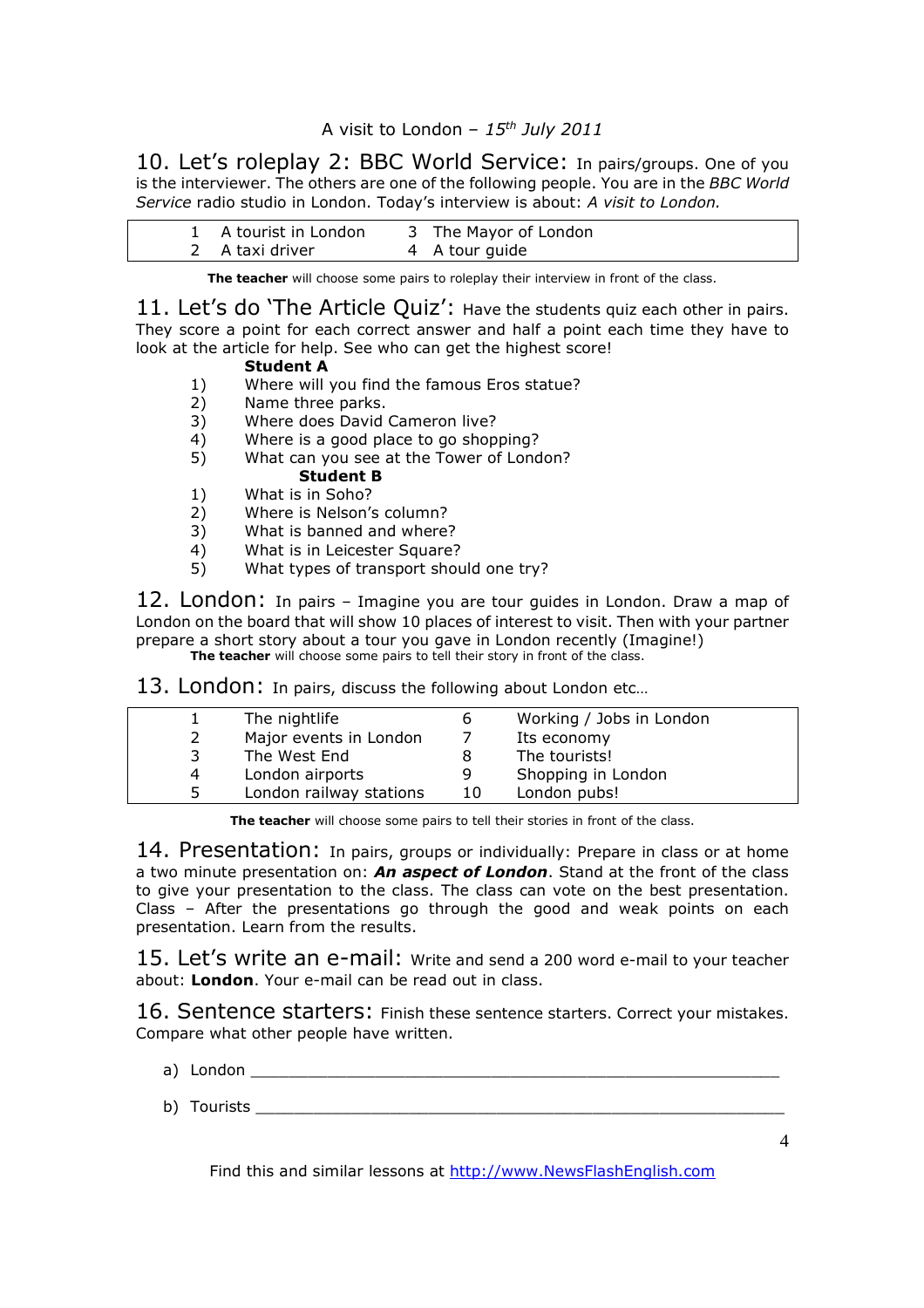# DISCUSSION

#### **Student A questions**

- 1) Did the headline make you want to read the article?<br>2) Have you ever visited London? If yes, when? How w
- Have you ever visited London? If yes, when? How was it?
- 3) Would you like to visit London (again)?
- 4) What are the three things you like about London?
- 5) What are the three things you dislike about London?
- 6) What is your favourite place in London?
- 7) Where do most tourists like to visit?
- 8) What major event(s) have you seen in London?
- 9) What is the food like in London?
- 10) Have you ever visited a pub in London?

#### **Student B questions**

- 1) What do you think about what you read?
- 2) Would you consider having a meal in a traditional London pub?
- 3) What three places in London would you like to visit?
- 4) What three places in London did you like the most? (assuming you have been there)
- 5) What do you think about the West End?
- 6) What do you think about the East End?
- 7) Have you ever visited Greenwich?<br>8) Which museums have you visited
- Which museums have you visited in London? Which was your favourite?
- 9) Have you ever been in a London taxi, on the London Underground or on a London bus?
- 10) Did you like this discussion?

# SPEAKING

### Let's discuss! London *Allow 10-15 minutes – As a class / small groups / pairs / 1 to 1*

Consider the following points to discuss:

#### **20 things about London.**

The teacher can moderate the session.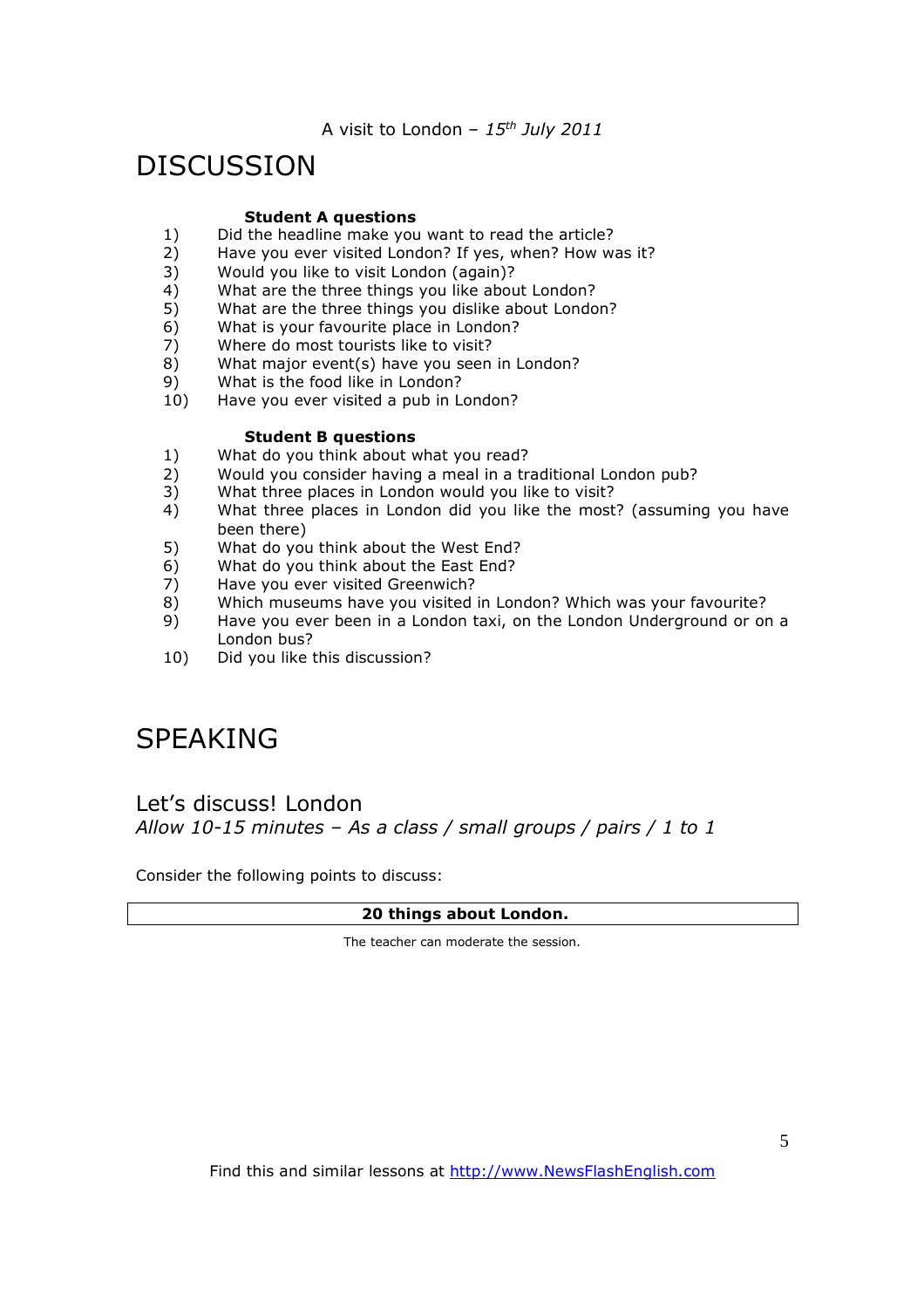## GAP FILL: READING:

*Put the words into the gaps in the text.* 

### A visit to London

*ravens*

London is  $(1)$  the world's most visited city, such is its popularity. It draws in visitors from all over the globe. It is a huge city. So what should one see in London? (2)\_\_\_\_\_ should try a ride on a double decker bus; go on a (3)\_\_\_\_\_ on the London Underground and a trip in a London cab. Traditional sites to see include London Bridge and Tower Bridge. These are the two most famous bridges that cross the river Thames. HMS Belfast is located in between and is well worth a visit. The (4)\_\_\_\_\_ Tower of London offers visitors the chance to see the crown jewels, the (5)\_\_\_\_\_ and the Yeomanry of the Guard. The West End is for shopping. The area includes Oxford Street, Tottenham Court Road, Regent Street and Piccadilly. Here you can see the legendary Eros (6)\_\_\_\_\_. If you go to Buckingham Palace in the summer you can go around it. (7)\_\_\_\_\_ take afternoon tea with the Queen. Maybe not! You could visit 10 Downing Street and see British Prime Minister David Cameron's (8)\_\_\_\_\_. *residence maybe statue nearby journey tourists probably*

Leicester Square is the (1)\_\_\_\_\_ of the West End nightlife. Here there are some fabulous bars, restaurants, theatres, cinemas and clubs to visit. Top movie (2)\_\_\_\_\_ also start here. Restaurants are chock a block crammed full of tourists. Clubs cater all night to all tastes. It is said within half a circular mile of Leicester Square there are over 300 nationalities! In between Oxford Street and Leicester Square is Carnaby Street – the famous 60's fashion street. Reinvented, today it remains a draw. (3) \_\_\_\_\_ it is Soho. This place is full of bars, gay bars, restaurants and sex shops. In nearby Regent Street you'll find Hamley's the world famous toy store. London pubs are highly popular. Whilst many new (4)\_\_\_\_\_ bars have opened around the West End the old Victorian (5) are an absolute must to seek, locate and visit. In Trafalgar Square is Nelson's (6)\_\_\_\_\_ that towers over the square. Until recently one could feed the (7) here. Today feeding them is banned due to pigeon disease! Down by the river practically (8)\_\_\_\_\_ to Big Ben and the Houses of Parliament – where the British government meets - is the London Eye. Nearby is the Millennium Bridge to walk across. *pigeons trendy adjacent centre premiers column adjoining pubs*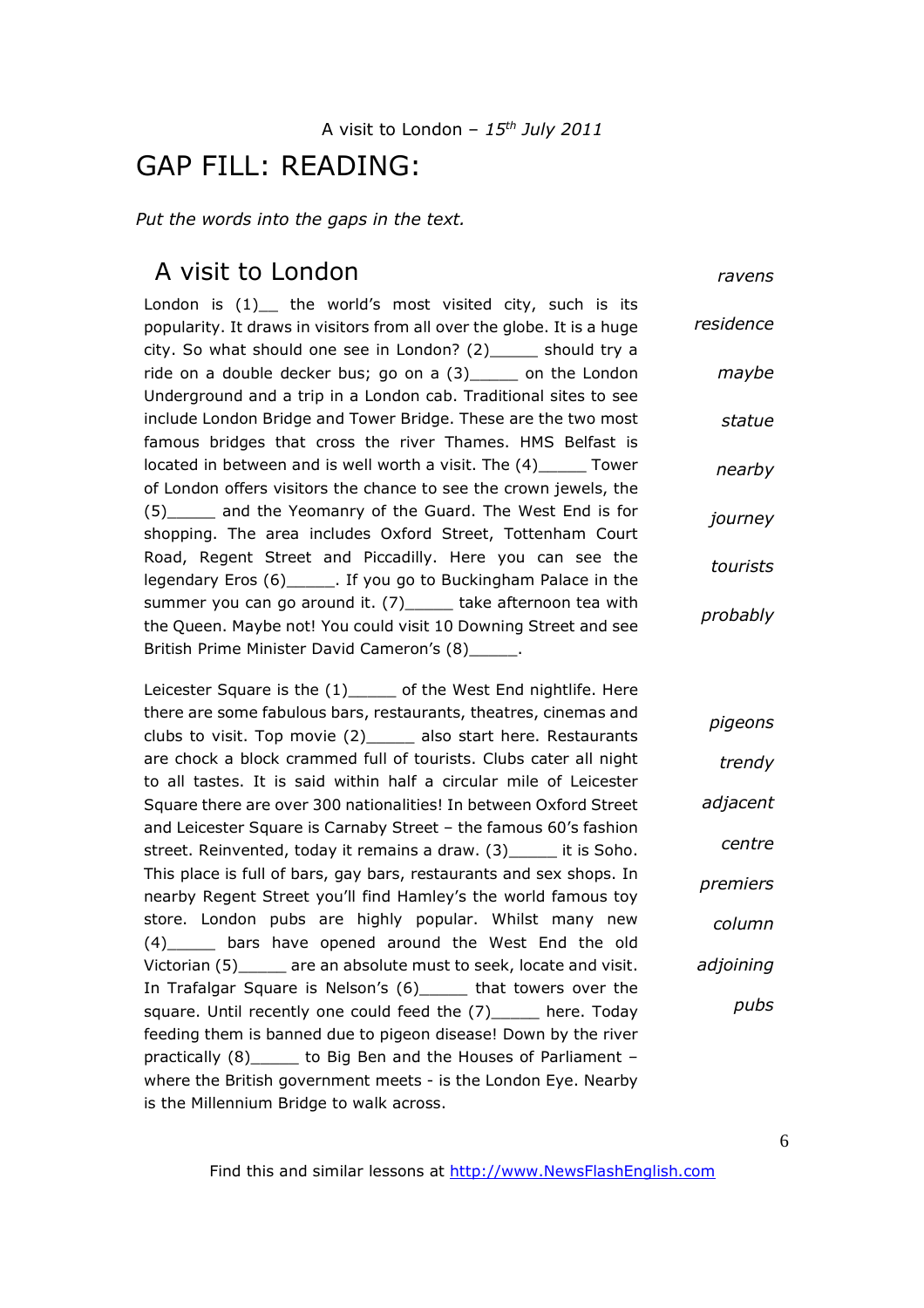## GRAMMAR

Put the words into the gaps in the text.

## A visit to London

*that*

London is probably the world's most visited city,  $(1)$  is its popularity. It draws in visitors (2)\_\_ all over the globe. It is a huge city. So (3) should one see in London? Tourists should try a ride on a double decker bus; go on a journey on the London Underground and a trip in a London cab. Traditional sites to see include London Bridge and Tower Bridge. (4) \_ are the two (5) \_ famous bridges (6) \_ cross the river Thames. HMS Belfast is located in between and is well worth a visit. The nearby Tower of London offers visitors the chance to see the crown jewels, the ravens and the Yeomanry of the Guard. The West End is for shopping. The area includes Oxford Street, Tottenham Court Road, Regent Street and Piccadilly. Here you can see the legendary Eros statue. If you go to Buckingham Palace in the summer you can go around it. Maybe take afternoon tea (7)\_\_ the Queen. Maybe not! You (8) visit 10 Downing Street and see British Prime Minister David Cameron's residence. *could with what most from these such*

Leicester Square is the centre (1) the West End nightlife. Here there are some fabulous bars, restaurants, theatres, cinemas (2) clubs to visit. Top movie premiers also start here. Restaurants are chock (3) block crammed full of tourists. Clubs cater all night to all tastes. It is said within half a circular mile of Leicester Square there are over 300 nationalities! In between Oxford Street and Leicester Square is Carnaby Street – the famous 60's fashion street. Reinvented, today (4) remains a draw. Adjoining it is Soho. This place is full of bars, gay bars, restaurants and sex shops. In nearby Regent Street you'll find Hamley's the world famous toy store. London pubs are highly popular. Whilst many new trendy bars have opened around the West End the old Victorian pubs are (5) absolute must to seek, locate and visit. (6) \_ Trafalgar Square is Nelson's column that towers over the square. Until recently one could feed the pigeons here. Today feeding them is banned due to pigeon disease! Down (7)\_\_ the river practically adjacent to Big Ben and the Houses of Parliament – where  $(8)$  British government meets - is the London Eye. Nearby is the Millennium Bridge to walk across. *an and the of in by*

*a*

*it*